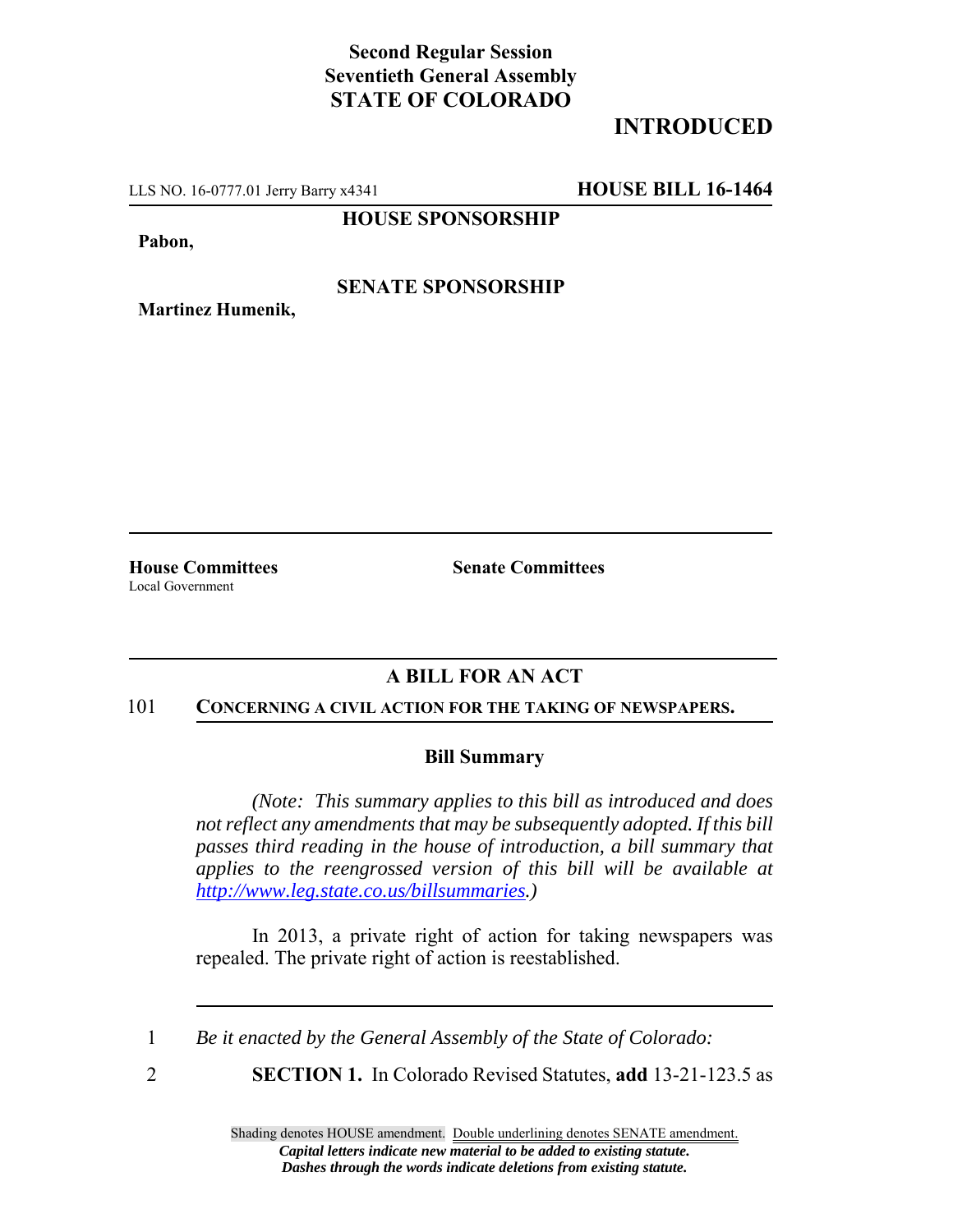follows:

 **13-21-123.5. Civil liability for interference with lawful distribution of newspapers.** (1) NOTWITHSTANDING ANY OTHER REMEDIES PROVIDED UNDER THIS ARTICLE, THE FOLLOWING PERSONS HAVE A PRIVATE RIGHT OF ACTION AGAINST A PERSON WHO INTERFERES WITH THE LAWFUL DISTRIBUTION OF NEWSPAPERS AS DESCRIBED IN SECTION 18-9-314, C.R.S., OR WHO STEALS A NEWSPAPER: (a) THE PUBLISHER OF THE NEWSPAPER; (b) AN ADVERTISER WHO PLACED AN ADVERTISEMENT IN THE NEWSPAPER; OR 11 (c) A READER OF THE NEWSPAPER. (2) IN ANY ACTION BROUGHT PURSUANT TO THIS SECTION: (a) A PREVAILING PLAINTIFF IS ENTITLED TO ACTUAL DAMAGES AND COSTS; AND (b) A PREVAILING PUBLISHER, IN ADDITION TO ACTUAL DAMAGES, IS ENTITLED TO A CIVIL PENALTY OF TEN DOLLARS FOR EACH NEWSPAPER OBTAINED IN VIOLATION OF SECTION 18-9-314, C.R.S. **SECTION 2.** In Colorado Revised Statutes, 18-9-314, **amend** (4) as follows: **18-9-314. Interference with lawful distribution of newspapers - definitions.** (4) Notwithstanding any other remedies provided under this section, the newspaper publisher who is the victim of interference with lawful distribution of newspapers, an advertiser who placed an advertisement in the newspaper, or a newspaper reader who regularly reads the newspaper shall have a private civil right of action as provided 26 in section 13-21-123 SECTION 13-21-123.5, C.R.S., against the person or persons who acted in violation of subsection (1) of this section.